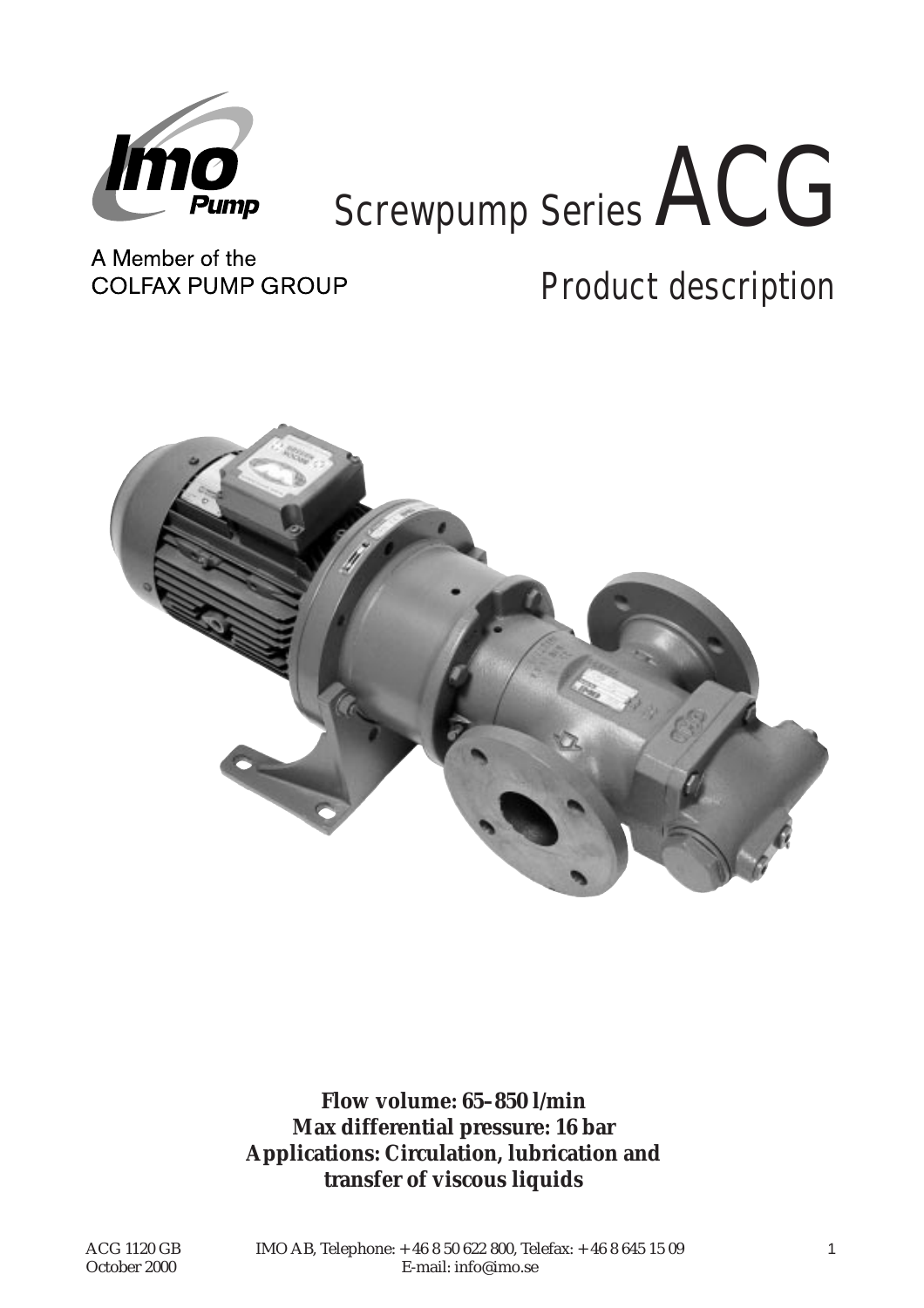# Applications

The ACG pump are used for a number of different fluids:

Lubrication oil, fuel oil, vegetable oil, hydraulic oil and other hydraulic fluids, glycols,

polymers, emulsions and any non-aggressive fluid with some lubricating properties.

Typical applications are:

- Lubrication of diesel engines, gears, gas and steam turbines, hydro turbines, paper machines.
- Circulation for cooling and filtration in large machinery and hydraulic system.
- Supply and circulation in fuel oil systems.
- Transfer of oil onboard ships, in power plants, oil factories, refineries, tank farms etc.

## Technical data

#### **Discharge pressure**

Maximum discharge pressure is 16 bar

#### **Differential pressure**

Maximum differential pressure is 16 bar but is reduced at low viscosities as shown in the table below.

| Viscosity, $mm^2/s$ (cSt) |  |  |                    | 2 7 12 20 30 37 $\geq 37$ |
|---------------------------|--|--|--------------------|---------------------------|
| Max. diff. pressure (bar) |  |  | 5 8 10 12 15 16 16 |                           |

#### **Inlet pressure**

Max. inlet pressure is 12 bar.

Min. inlet pressure (suction capability) is dependent on fluid viscosity and rotation speed, see the selection guide. It increases with decreasing viscosity and decreasing speed.

Information about min. inlet pressure for each individual duty case can be obtained from IMO AB.

### **Displacement cm3/r**

Size and lead 045K 045N 052K 052N 060K 060N 070K 070N 65 82 103 126 159 193 251 307

#### **Pressure relief valve**

The pump is equipped with an integral pressure relief valve with internal or external return, limiting the differential pressure across the pump and protecting the pump, should the discharge line be blocked. The valve is adjustable for different opening pressures with 2 spring options, 1–6 bar and 2–16 bar (see model code explanation).

The value of the pressure limit can be set at the factory and should be adjusted at installation (see Installation & Start-up instruction for low pressure pumps).

The maximum pressure ackumulation varies with pump size, speed and viscosity, but will normally not exceed 5 bar. The characteristic of the valve allows the valve to be used as pressure regulating valve when not too high demands on pressure modulation are required.

## **Drive**

The ACG -pump is designed primarily for direct drive through a flexible shaft coupling.

Under certain conditions other types of drive can be permitted, e.g. gear or pulley drives, which create radial loads onto the shaft end. Permissible radial force varies with pressure, speed and inlet conditions.

Values for 8 bar, 1750 rpm and atmospheric inlet are as follows: Size 045 052 060 070 Max. force (N) 900 1000 1000 1200 For higher pressure or higher radial load requirements, please contact IMO AB.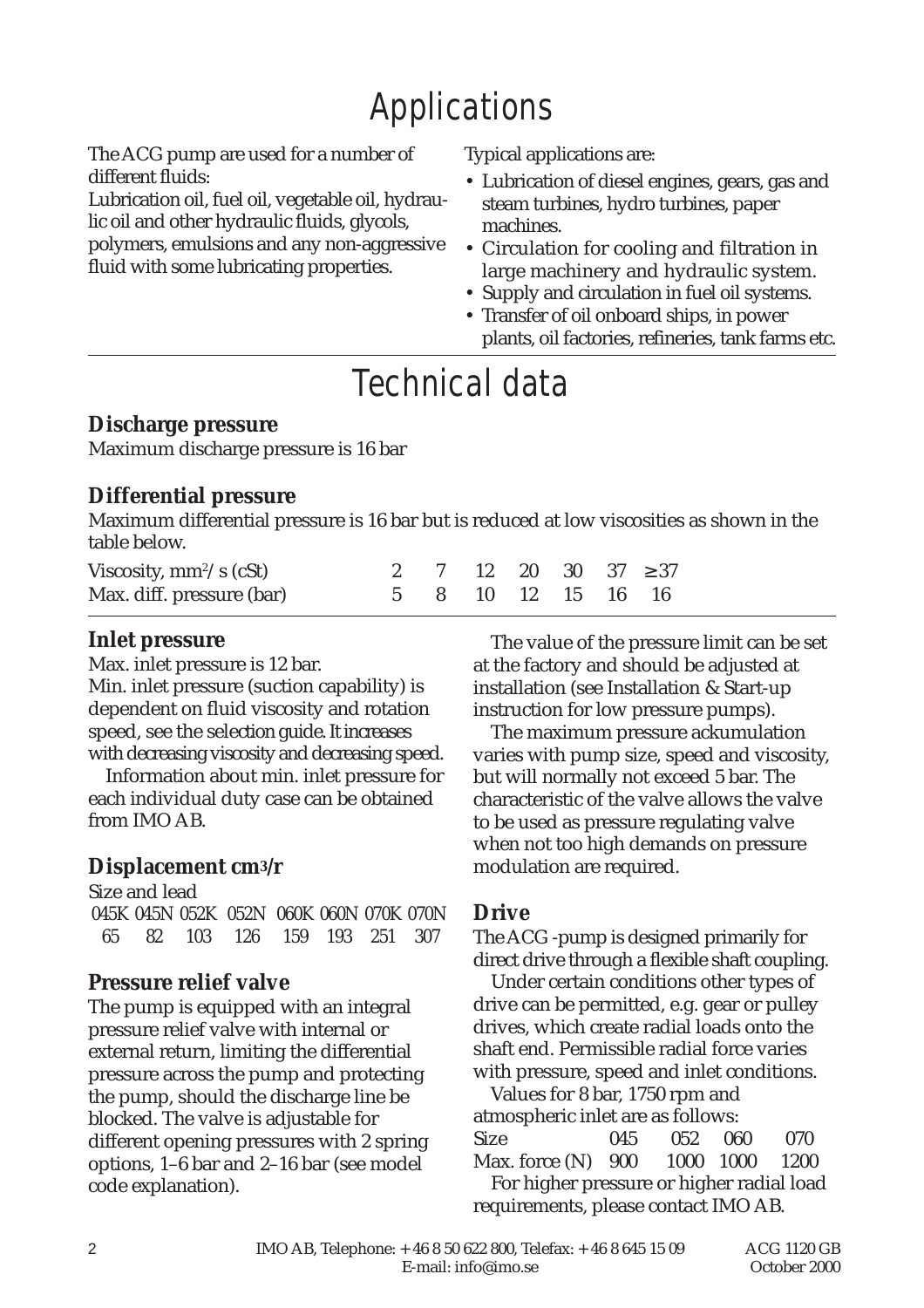#### **Speed**

The maximum speed is 3600 rpm. Max. operating speed may be reduced depending on inlet conditions. Please consult the selection guide to find a corresponding speed limit in order to avoid cavitation problems.

#### **Rotation**

The ACG pump is designed to operate in one rotational direction only, as standard clockwise when facing the shaft end. Pumps for CCW operation can be delivered on special request.

For shorter periods of time, a few minutes for emptying a discharge line, the pump may be operated in reverse direction, provided the back pressure is limited to 3 bar.

#### **Fluid viscosity**

2-1500 mm²/s. Viscosity up to 5000 mm²/s with approval from IMO AB. For handling viscosities  $\geq 800$  cSt, carbide shaft seals are recommended.

#### **Pumping temperature**

Type IVxx: -20°C to 90°C. Type NTxx: -20°C to 155°C.

#### **Material and design**

|                     | <b>IVxx</b>               | <b>NTxx</b>               |
|---------------------|---------------------------|---------------------------|
| Pump body           | Grey cast iron            | Nodular cast iron         |
| Power rotor         | Surface-treated steel     | Surface-treated steel     |
| <b>Idler rotors</b> | Surface-treated cast iron | Surface-treated cast iron |
| Shaft seal          | Carbon/Carbide            | Carbide/Carbide           |
|                     | <b>Viton elastomers</b>   | <b>Viton elastomers</b>   |

For handling of fluids which may be aggressive to above materials consult IMO AB.

| <b>Sound level</b>                                                                        | <b>Size</b>               | 045 | 052 | 060 | - 070 |
|-------------------------------------------------------------------------------------------|---------------------------|-----|-----|-----|-------|
| Typical pump sound levels referred to free<br>field conditions at a distance of 1 m. from | Sound level, dB (A) 59 63 |     |     | 66  | 68    |
| the pump.<br>Noise of driver excluded in the quoted                                       |                           |     |     |     |       |
| figures. The sound levels are measured at a                                               |                           |     |     |     |       |
| discharge pressure of 5 bar, speed 2900 rpm,<br>viscosity 37 $mm^2/s$ .                   |                           |     |     |     |       |

#### **Units**

The following units are frequently used for specification of pumps:

| <b>SI-unit</b><br>Pa (MPa)<br>Pressure<br><b>Speed</b><br>r/s<br><b>Viscosity</b><br>$mm^2/s$<br>$\rm ^{\circ}C$<br><b>Temperature</b><br>Length<br>m<br>Flow rate<br>$m^3/s$ |                        |    |                                                                                          | <b>IMO</b> units |     | <b>USA</b> units |            | conversion |                                                                                         |                        |          |  |  |  |
|-------------------------------------------------------------------------------------------------------------------------------------------------------------------------------|------------------------|----|------------------------------------------------------------------------------------------|------------------|-----|------------------|------------|------------|-----------------------------------------------------------------------------------------|------------------------|----------|--|--|--|
|                                                                                                                                                                               |                        |    |                                                                                          | bar              |     |                  | psi        |            | $1 bar = 14.5 psi = 0.1 MPa$                                                            |                        |          |  |  |  |
|                                                                                                                                                                               |                        |    |                                                                                          | rpm              |     |                  | rpm        |            |                                                                                         | $1$ rpm = 0,016667 r/s |          |  |  |  |
|                                                                                                                                                                               |                        |    |                                                                                          | cSt              |     |                  | <b>SSU</b> |            | see table<br>$^{\circ}C = (^{\circ}F - 32)/1,8$<br>$1 \text{ mm} = 0.0394 \text{ inch}$ |                        |          |  |  |  |
|                                                                                                                                                                               |                        |    |                                                                                          | $\rm ^{\circ}C$  |     | $\circ$ F        |            |            |                                                                                         |                        |          |  |  |  |
|                                                                                                                                                                               |                        |    |                                                                                          | mm               |     |                  | inch       |            |                                                                                         |                        |          |  |  |  |
|                                                                                                                                                                               |                        |    |                                                                                          | lit/min          |     |                  | <b>GPM</b> |            | $1 \text{ lit/min} = 0.264 \text{ GPM}$                                                 |                        |          |  |  |  |
|                                                                                                                                                                               | <b>Viscosity table</b> |    |                                                                                          |                  |     |                  |            |            |                                                                                         |                        |          |  |  |  |
| cSt                                                                                                                                                                           | $\mathbf{2}$           | 4  | 8                                                                                        | 20               | 37  | 75               | 200        | 400        | 800                                                                                     | 1500                   |          |  |  |  |
| <b>SSU</b>                                                                                                                                                                    | 33                     | 39 | 52                                                                                       | 99               | 174 | 346              | 927        | 1850       | 3700                                                                                    | 6940                   |          |  |  |  |
| $ACC$ 1190 $CD$                                                                                                                                                               |                        |    | $M \cap \Lambda$ Probabana $\Lambda$ C C C C C C C O C Tricker $\Lambda$ C C C L I C O C |                  |     |                  |            |            |                                                                                         |                        | $\Omega$ |  |  |  |

IMO AB, Telephone: + 46 8 50 622 800, Telefax: + 46 8 645 15 09 3 E-mail: info@imo.se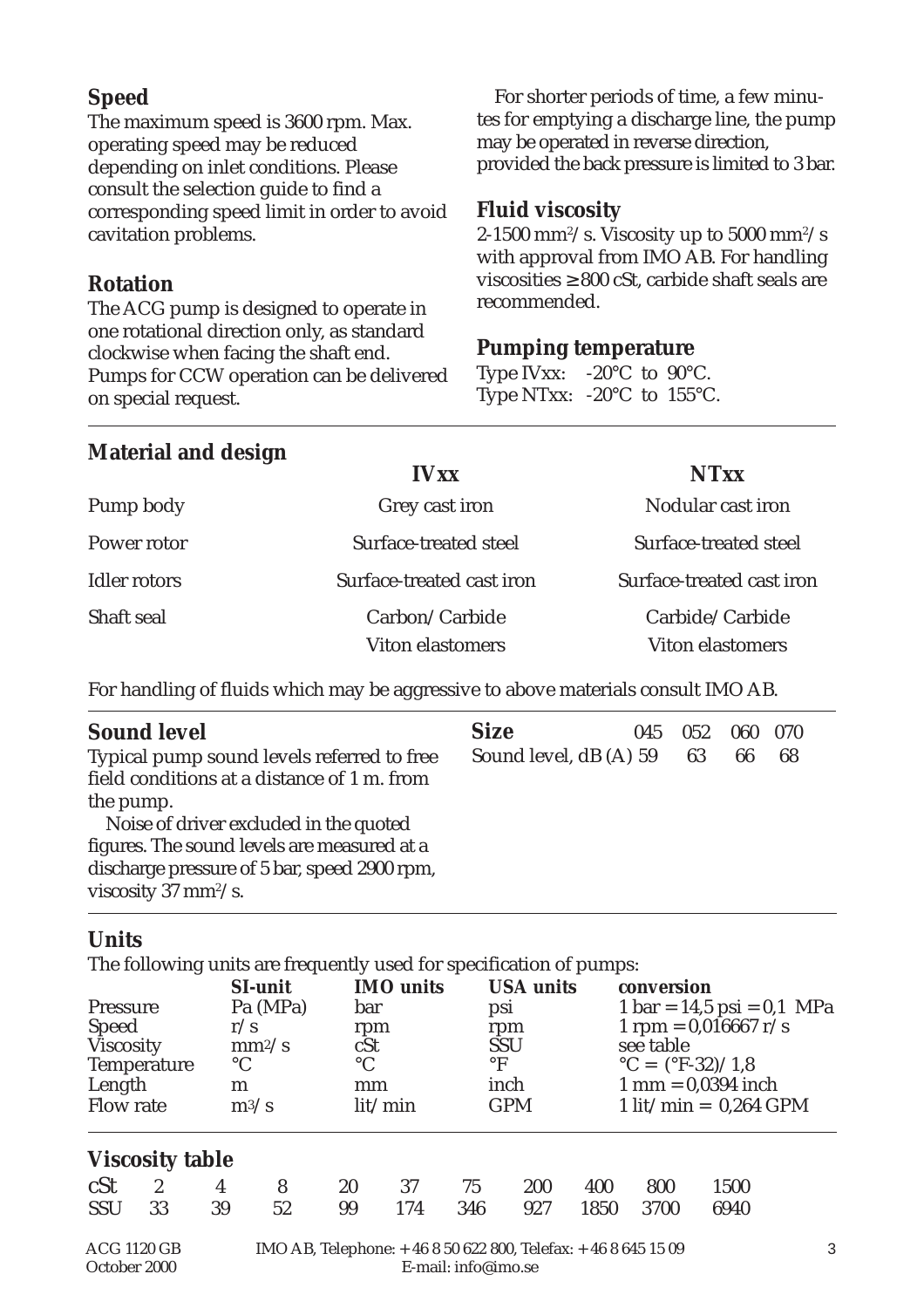## Selection guide 50 Hz

|              |        | Speed: 1450 rpm           |                           |     |                         |                           |         |                    |                             | Speed: 2900 rpm           |                          |                          |                                                   |                              |           |
|--------------|--------|---------------------------|---------------------------|-----|-------------------------|---------------------------|---------|--------------------|-----------------------------|---------------------------|--------------------------|--------------------------|---------------------------------------------------|------------------------------|-----------|
| Size         | Visc.  | Qeff (lit/min)<br>Pe (kW) |                           |     |                         |                           |         | Min.               | Qeff (lit/min)<br>$Pe$ (kW) |                           |                          |                          |                                                   | Min.<br>inlet                |           |
| $\&$<br>Lead | (cSt)  | $\overline{4}$            | Diff. pressure (bar)<br>8 | 12  | $\overline{\mathbf{4}}$ | Diff. pressure (bar)<br>8 | 12      | inlet<br>$(bar)^*$ | $\overline{4}$              | Diff. pressure (bar)<br>8 | 12                       |                          | Diff. pressure (bar)<br>$\overline{4}$<br>8<br>12 |                              |           |
| 045K         | 20     | 78                        | 71                        | 65  | 0.8                     | 1.4                       | 2.0     | $-0.85$            | 172                         | 165                       | 160                      | $1.7\,$                  | 3.0                                               | 4.2                          | $(bar)^*$ |
|              |        |                           |                           |     |                         |                           |         |                    |                             |                           |                          |                          |                                                   |                              | $-0.81$   |
|              | 37     | 82                        | $77\,$                    | 73  | 0.8                     | 1.5                       | 2.1     | $-0.85$            | 177                         | 171                       | 168                      | 1.8                      | 3.1                                               | 4.4                          | $-0.79$   |
|              | 75     | 86                        | 82                        | 79  | 0.9                     | $1.6\,$                   | $2.2\,$ | $-0.85$            | 180                         | 177                       | 174                      | 2.1                      | 3.4                                               | 4.6                          | $-0.75$   |
|              | 400    | 91                        | 89                        | 88  | 1.3                     | 1.9                       | 2.6     | $-0.76$            | 185                         | 184                       | 183                      | 3.2                      | 4.5                                               | 5.7                          | $-0.42$   |
| 045N         | $20\,$ | 95                        | 85                        | 78  | 1.0                     | 1.8                       | 2.6     | $-0.85$            | 213                         | 203                       | 196                      | 2.1                      | 3.7                                               | 5.3                          | $-0.70$   |
|              | 37     | 101                       | 94                        | 88  | 1.0                     | 1.8                       | $2.6\,$ | $-0.85$            | 219                         | 212                       | 207                      | 2.3                      | $3.9\,$                                           | 5.5                          | $-0.67$   |
|              | 75     | 106                       | 101                       | 97  | 1.2                     | 1.9                       | 2.7     | $-0.85$            | 225                         | 220                       | 216                      | 2.6                      | 4.2                                               | 5.8                          | $-0.63$   |
|              | 400    | 113                       | 111                       | 109 | 1.6                     | 2.4                       | 3.2     | $-0.68$            | 231                         | 229                       | 228                      | 4.0                      | $5.6\,$                                           | 7.2                          | $-0.21$   |
| 052K         | $20\,$ | 124                       | 113                       | 105 | 1.2                     | 2.2                       | 3.2     | $-0.85$            | 273                         | 263                       | 255                      | 2.7                      | 4.7                                               | 6.7                          | $-0.73$   |
|              | 37     | 131                       | 123                       | 117 | 1.3                     | 2.3                       | $3.3\,$ | $-0.85$            | 280                         | 272                       | 266                      | 2.9                      | 4.9                                               | 6.9                          | $-0.71$   |
|              | 75     | 136                       | 131                       | 127 | 1.5                     | 2.5                       | 3.5     | $-0.85$            | 286                         | 280                       | 276                      | 3.3                      | 5.3                                               | 7.3                          | $-0.67$   |
|              | 400    | 144                       | 141                       | 140 | 2.1                     | 3,1                       | 4.1     | $-0.73$            | 293                         | 291                       | 289                      | $5.0\,$                  | $7.0\,$                                           | 9.0                          | $-0.31$   |
| 052N         | $20\,$ | 152                       | 139                       | 129 | 1.5                     | 2.7                       | 4.0     | $-0.85$            | 335                         | 322                       | 312                      | $\!3.3\!$                | 5.7                                               | 8.1                          | $-0.60$   |
|              | 37     | 160                       | 151                       | 143 | 1.6                     | 2.8                       | 4.1     | $-0.85$            | 343                         | 333                       | 326                      | $3.6\,$                  | 6.0                                               | 8.4                          | $-0.57$   |
|              | 75     | 167                       | 160                       | 155 | 1.8                     | $3.0\,$                   | 4.2     | $-0.85$            | 350                         | 343                       | 338                      | 4.1                      | $6.5\,$                                           | 8.9                          | $-0.52$   |
|              | 400    | 176                       | 173                       | 171 | 2.5                     | 3.8                       | $5.0\,$ | $-0.65$            | $\overline{a}$              | $\sim$                    | $\overline{\phantom{a}}$ | $\sim$                   | $\sim$                                            |                              |           |
| 060K         | $20\,$ | 195                       | 180                       | 169 | 1.9                     | 3.4                       | $5.0\,$ | $-0.85$            | 426                         | 411                       | 399                      | 4.1                      | 7.2                                               | 10.3                         | $-0.62$   |
|              | 37     | 204                       | 194                       | 185 | 2.0                     | 3.6                       | 5.1     | $-0.85$            | 435                         | 424                       | 416                      | 4.5                      | 7.6                                               | 10.7                         | $-0.60$   |
|              | 75     | 212                       | 205                       | 199 | 2.3                     | 3.8                       | 5.3     | $-0.85$            | 443                         | 435                       | 429                      | 5.1                      | 8.2                                               | 11.3                         | $-0.55$   |
|              | 400    | 223                       | 219                       | 217 | 3.2                     | 4.7                       | 6.3     | $-0.67$            |                             |                           |                          |                          |                                                   |                              |           |
| 060N         | $20\,$ | 237                       | 220                       | 206 | $2.3\,$                 | 4.2                       | 6.1     | $-0.85$            | 517                         | 499                       | 486                      | 5.0                      | 8.7                                               | 12.5                         | $-0.44$   |
|              | $37\,$ | 249                       | 236                       | 226 | $2.5\,$                 | 4.3                       | 6.2     | $-0.85$            | 528                         | 515                       | 505                      | $5.5\,$                  | 9.2                                               | 12.9                         | $-0.42$   |
|              | 75     | 258                       | 249                       | 242 | 2.7                     | 4.6                       | 6.5     | $-0.82$            | 538                         | 529                       | 522                      | 6.2                      | 9.9                                               | 13.7                         | $-0.36$   |
|              | 400    | 270                       | 266                       | 263 | 3.9                     | 5.8                       | 7.6     | $-0.57$            | $\overline{\phantom{a}}$    | $\overline{\phantom{a}}$  | $\overline{\phantom{a}}$ | $\overline{\phantom{a}}$ | $\overline{\phantom{a}}$                          | $\overline{\phantom{a}}$     |           |
| 070K         | 20     | 315                       | 294                       | 279 | 3.0                     | 5.4                       | 7.9     | $-0.85$            | 679                         | 658                       | 643                      | $6.5\,$                  | 11.4                                              | 16.2                         | $-0.45$   |
|              | 37     | 328                       | 313                       | 301 | 3.2                     | 5.7                       | 8.1     | $-0.85$            | 692                         | 677                       | 665                      | 7.1                      | 12.0                                              | 16.8                         | $-0.43$   |
|              | 75     | 339                       | 328                       | 320 | $3.6\,$                 | $6.0\,$                   | 8.4     | $-0.83$            | 703                         | 692                       | 684                      | 8.1                      | 12.9                                              | 17.8                         | $-0.39$   |
|              | 400    | 353                       | 348                       | 345 | 5.1                     | $7.5\,$                   | 9.9     | $-0.64$            | $\omega$                    | $\overline{\phantom{a}}$  | $\bar{\phantom{a}}$      | $\omega$                 | $\overline{\phantom{a}}$                          | ä,                           |           |
| 070N         | 20     | 387                       | 363                       | 345 | 3.7                     | 6.7                       | 9.6     | $-0.8$             | 832                         | 809                       | 790                      | 8.0                      | 13.9                                              | 19.8                         | $-0.18$   |
|              | 37     | 403                       | 385                       | 372 | 3.9                     | $6.9\,$                   | 9.9     | $-0.78$            | $\overline{\phantom{a}}$    | $\blacksquare$            | $\overline{\phantom{a}}$ | $\bar{a}$                | $\bar{a}$                                         | $\blacksquare$               |           |
|              | $75\,$ | 415                       | 403                       | 393 | 4.4                     | 7.3                       | 10.3    | $-0.76$            | $\overline{\phantom{a}}$    | $\overline{\phantom{a}}$  | $\overline{\phantom{m}}$ |                          | $\overline{\phantom{a}}$                          |                              |           |
|              | 400    | 432                       | 427                       | 423 | 6.2                     | $9.2\,$                   | 12.1    | $-0.52$            | $\overline{\phantom{a}}$    | $\overline{\phantom{a}}$  | $\blacksquare$           |                          | $\overline{\phantom{a}}$                          | $\qquad \qquad \blacksquare$ |           |

\* Valid for liquids free from unresolved air or gas.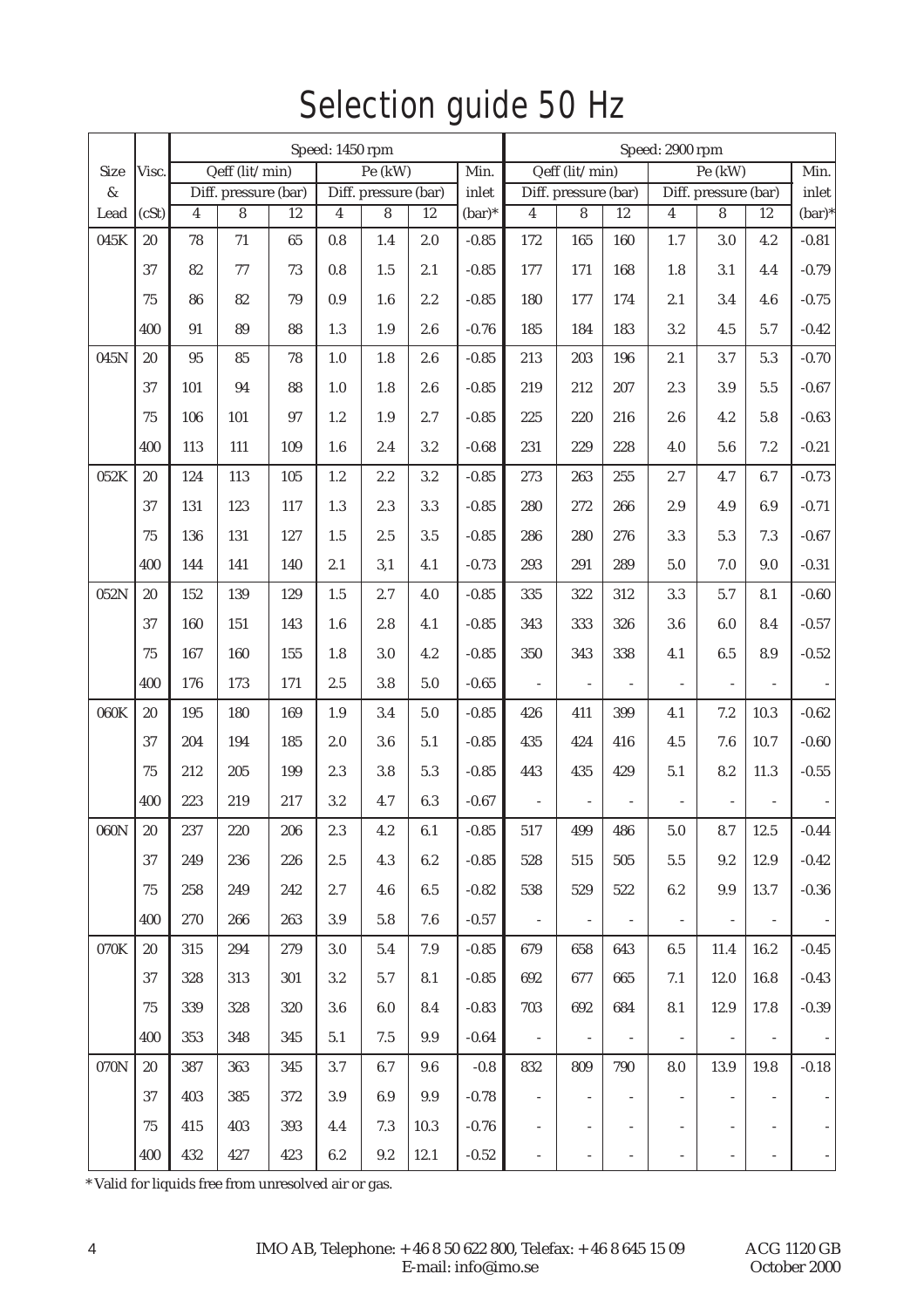## Selection guide 60 Hz

|      |        | Speed: 1750 rpm |                      |        |                |                      |         |          |                          | Speed: 3500 rpm           |                          |                          |                                                   |                          |                          |
|------|--------|-----------------|----------------------|--------|----------------|----------------------|---------|----------|--------------------------|---------------------------|--------------------------|--------------------------|---------------------------------------------------|--------------------------|--------------------------|
| Size | Visc.  |                 | Qeff (lit/min)       |        |                | $Pe$ (kW)            |         | Min.     |                          | Qeff (lit/min)<br>Pe (kW) |                          |                          |                                                   |                          | Min.<br>inlet            |
| $\&$ |        |                 | Diff. pressure (bar) |        |                | Diff. pressure (bar) |         | inlet    |                          | Diff. pressure (bar)      |                          |                          | Diff. pressure (bar)<br>$\overline{4}$<br>8<br>12 |                          |                          |
| Lead | (cSt)  | $\overline{4}$  | 8                    | 12     | $\overline{4}$ | 8                    | 12      | $(bar)*$ | $\overline{4}$           | 8                         | 12                       |                          |                                                   |                          | $(bar)*$                 |
| 045K | 20     | 97              | $90\,$               | 85     | 1.0            | $1.7\,$              | $2.5\,$ | $-0.85$  | 211                      | 204                       | 199                      | 2.1                      | 3.6                                               | 5.1                      | $-0.72$                  |
|      | 37     | 102             | 96                   | $92\,$ | 1.0            | 1.8                  | 2.6     | $-0.85$  | 216                      | 211                       | 207                      | 2.3                      | 3.8                                               | $5.3\,$                  | $-0.70$                  |
|      | 75     | 105             | 102                  | $99\,$ | 1.2            | 1.9                  | 2.7     | $-0.85$  | 219                      | 216                       | 213                      | 2.6                      | 4.2                                               | 5.7                      | $-0.65$                  |
|      | 400    | 110             | 109                  | 108    | 1.7            | 2.4                  | 3.2     | $-0.70$  | 224                      | 223                       | 222                      | 4.1                      | 5.6                                               | 7.1                      | $-0.25$                  |
| 045N | $20\,$ | 119             | 110                  | 102    | 1.2            | 2.2                  | 3.1     | $-0.85$  | 262                      | 252                       | 245                      | 2.6                      | 4.5                                               | 6.4                      | $-0.56$                  |
|      | 37     | 126             | 118                  | 113    | 1.3            | 2.2                  | $3.2\,$ | $-0.85$  | 268                      | 261                       | 256                      | 2.9                      | 4.8                                               | 6.7                      | $-0.53$                  |
|      | 75     | 131             | 126                  | 122    | 1.4            | 2.4                  | 3.3     | $-0.85$  | 274                      | 268                       | 265                      | $3.3\,$                  | 5.2                                               | 7.1                      | $-0.47$                  |
|      | 400    | 138             | 135                  | 134    | 2.1            | 3.0                  | 4.0     | $-0.60$  | $\omega$                 | $\overline{\phantom{a}}$  | $\overline{\phantom{a}}$ | $\overline{\phantom{a}}$ | $\overline{\phantom{a}}$                          |                          |                          |
| 052K | $20\,$ | 155             | 144                  | 136    | 1.5            | 2.7                  | 3.9     | $-0.85$  | 335                      | 325                       | 316                      | 3.3                      | 5.7                                               | 8.1                      | $-0.61$                  |
|      | 37     | 162             | 154                  | 148    | 1.6            | $2.8\,$              | 4.0     | $-0.85$  | 342                      | 334                       | 328                      | $3.6\,$                  | 6.0                                               | 8.4                      | $-0.58$                  |
|      | 75     | 167             | 162                  | 158    | 1.8            | 3.0                  | 4.2     | $-0.85$  | 347                      | 342                       | 338                      | 4.2                      | $6.6\,$                                           | 9.0                      | $-0.53$                  |
|      | 400    | 175             | 172                  | 170    | 2.6            | 3.8                  | $5.0\,$ | $-0.65$  | $\overline{\phantom{a}}$ | $\Box$                    | $\overline{\phantom{a}}$ | $\overline{a}$           | $\bar{a}$                                         | ÷,                       |                          |
| 052N | $20\,$ | 190             | 177                  | 167    | 1.9            | $\!3.3\!$            | 4.8     | $-0.85$  | 410                      | 397                       | 388                      | 4.0                      | $7.0\,$                                           | $\,9.9$                  | $-0.41$                  |
|      | 37     | 198             | 188                  | 181    | 2.0            | 3.5                  | 4.9     | $-0.84$  | 418                      | 409                       | 402                      | 4.4                      | 7.4                                               | 10.3                     | $-0.39$                  |
|      | 75     | 205             | 198                  | 193    | 2.2            | 3.7                  | 5.2     | $-0.81$  | 425                      | 418                       | 413                      | 5.1                      | 8.0                                               | 11.0                     | $-0.33$                  |
|      | 400    | 214             | 211                  | 209    | 3.2            | 4.7                  | 6.2     | $-0.55$  | $\mathcal{L}$            | ÷.                        | $\overline{\phantom{a}}$ | $\mathbb{Z}^2$           | $\sim$                                            | $\bar{a}$                |                          |
| 060K | $20\,$ | 243             | 228                  | 217    | 2.4            | 4.2                  | 6.1     | $-0.85$  | 521                      | 506                       | 495                      | 5.1                      | 8.8                                               | 12.5                     | $-0.45$                  |
|      | 37     | 252             | 241                  | 233    | 2.5            | 4.4                  | $6.2\,$ | $-0.85$  | 530                      | 519                       | 511                      | 5.6                      | 9.3                                               | 13.0                     | $-0.42$                  |
|      | 75     | 260             | 252                  | 246    | 2.8            | 4.7                  | 6.5     | $-0.82$  | 538                      | 531                       | 525                      | 6.4                      | 10.1                                              | 13.8                     | $-0.36$                  |
|      | 400    | 270             | 267                  | 264    | 4.1            | $5.9\,$              | $7.8\,$ | $-0.57$  | $\omega$                 | $\equiv$                  | $\overline{\phantom{a}}$ |                          | $\omega$                                          | $\sim$                   |                          |
| 060N | $20\,$ | 295             | 277                  | 264    | 2.9            | 5.1                  | 7.4     | $-0.80$  | 633                      | 615                       | 602                      | 6.2                      | 10.7                                              | 15.2                     | $-0.19$                  |
|      | $37\,$ | 306             | 293                  | 283    | 3.1            | $5.3\,$              | 7.6     | $-0.78$  | 644                      | 631                       | 621                      | $6.8\,$                  | 11.3                                              | 15.8                     | $-0.16$                  |
|      | 75     | 316             | 307                  | 300    | 3.4            | 5.7                  | 7.9     | $-0.75$  | $\overline{\phantom{a}}$ | ÷.                        | $\blacksquare$           | $\overline{\phantom{a}}$ | $\overline{\phantom{a}}$                          | $\overline{\phantom{a}}$ | $\overline{\phantom{a}}$ |
|      | 400    | 328             | 324                  | 321    | 4.9            | $7.2\,$              | 9.4     | $-0.44$  |                          | $\blacksquare$            | $\overline{\phantom{a}}$ |                          | $\overline{\phantom{a}}$                          |                          | $\equiv$                 |
| 070K | $20\,$ | 390             | 370                  | 354    | 3.7            | 6.6                  | 9.6     | $-0.80$  | 829                      | 809                       | 793                      | 8.1                      | 13.9                                              | 19.8                     | $-0.20$                  |
|      | 37     | 403             | 388                  | 377    | 4.0            | 6.9                  | $\,9.8$ | $-0.79$  | 842                      | 827                       | 816                      | 8.9                      | 14.7                                              | 20.6                     | $-0.18$                  |
|      | 75     | 414             | 403                  | 395    | 4.4            | 7.4                  | 10.3    | $-0.76$  | 853                      | 843                       | 835                      | 10.1                     | 16.0                                              | 21.9                     | $-0.12$                  |
|      | 400    | 428             | 424                  | 420    | 6.4            | 9.3                  | 12.3    | $-0.53$  | $\overline{\phantom{a}}$ | ÷.                        | $\blacksquare$           | $\overline{\phantom{a}}$ | $\overline{\phantom{a}}$                          | $\blacksquare$           | $\sim$                   |
| 070N | 20     | 479             | 455                  | 437    | 4.5            | 8.1                  | 11.7    | $-0.70$  | $\overline{\phantom{a}}$ | $\overline{\phantom{a}}$  | $\blacksquare$           | $\overline{\phantom{a}}$ | $\overline{\phantom{a}}$                          | $\overline{\phantom{a}}$ | $\overline{a}$           |
|      | 37     | 495             | 477                  | 464    | 4.9            | 8.5                  | 12.0    | $-0.69$  | $\bar{\phantom{a}}$      | $\overline{\phantom{a}}$  | $\frac{1}{2}$            | $\overline{\phantom{a}}$ | $\overline{\phantom{a}}$                          | $\blacksquare$           | $\overline{\phantom{a}}$ |
|      | $75\,$ | 507             | 495                  | 486    | 5.4            | 9.0                  | 12.6    | $-0.65$  | $\overline{\phantom{a}}$ | $\overline{\phantom{a}}$  | $\overline{\phantom{a}}$ | $\overline{\phantom{a}}$ | $\overline{\phantom{a}}$                          | $\overline{\phantom{a}}$ | $\overline{\phantom{a}}$ |
|      | 400    | 524             | 519                  | 515    | 7.9            | 11.4                 | 15.0    | $-0.37$  | $\overline{\phantom{a}}$ | $\overline{\phantom{a}}$  | $\overline{\phantom{0}}$ | $\overline{\phantom{a}}$ | $\overline{\phantom{a}}$                          | $\overline{\phantom{a}}$ | $\overline{\phantom{a}}$ |

\* Valid for liquids free from unresolved air or gas.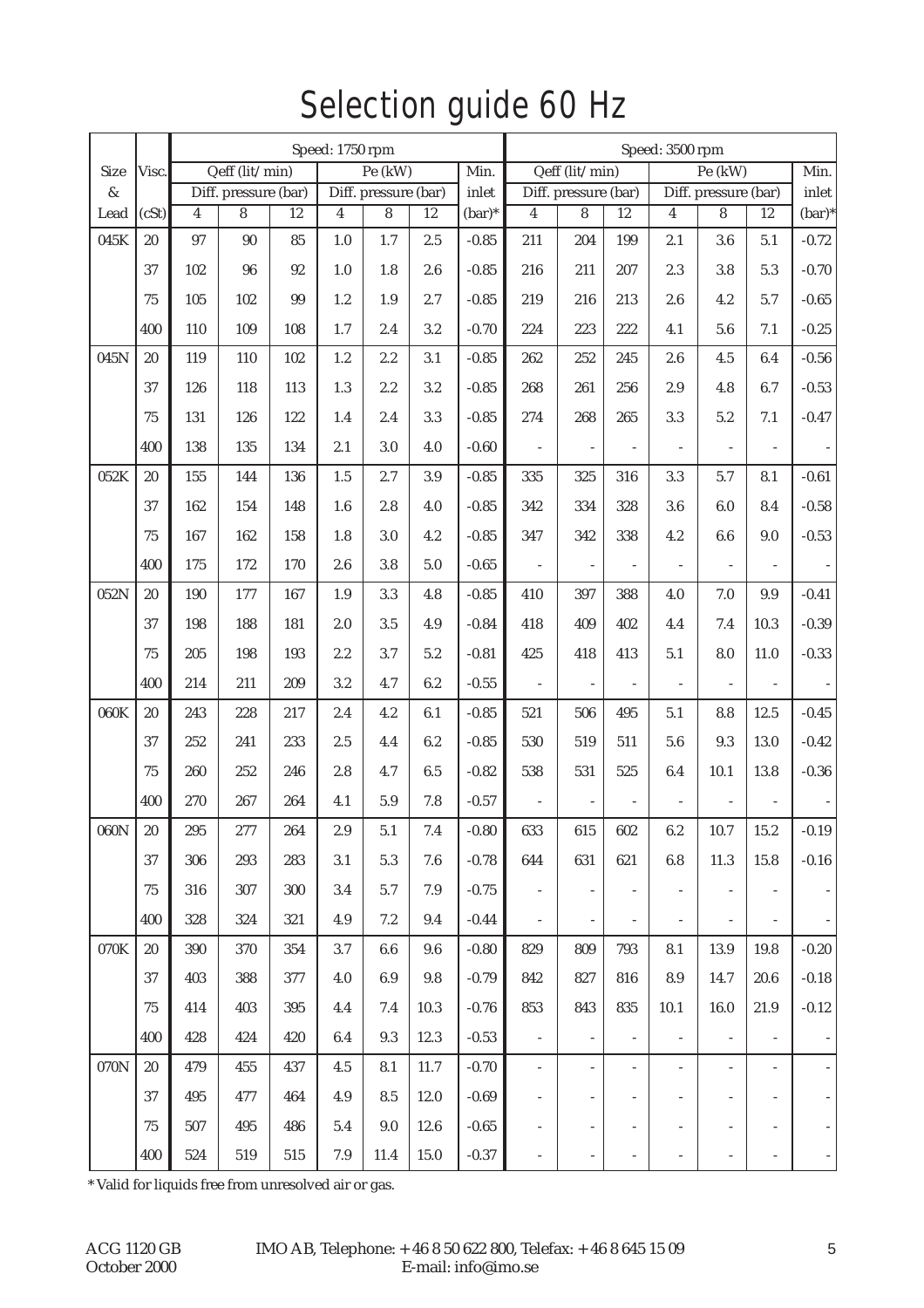

*Fig. 1*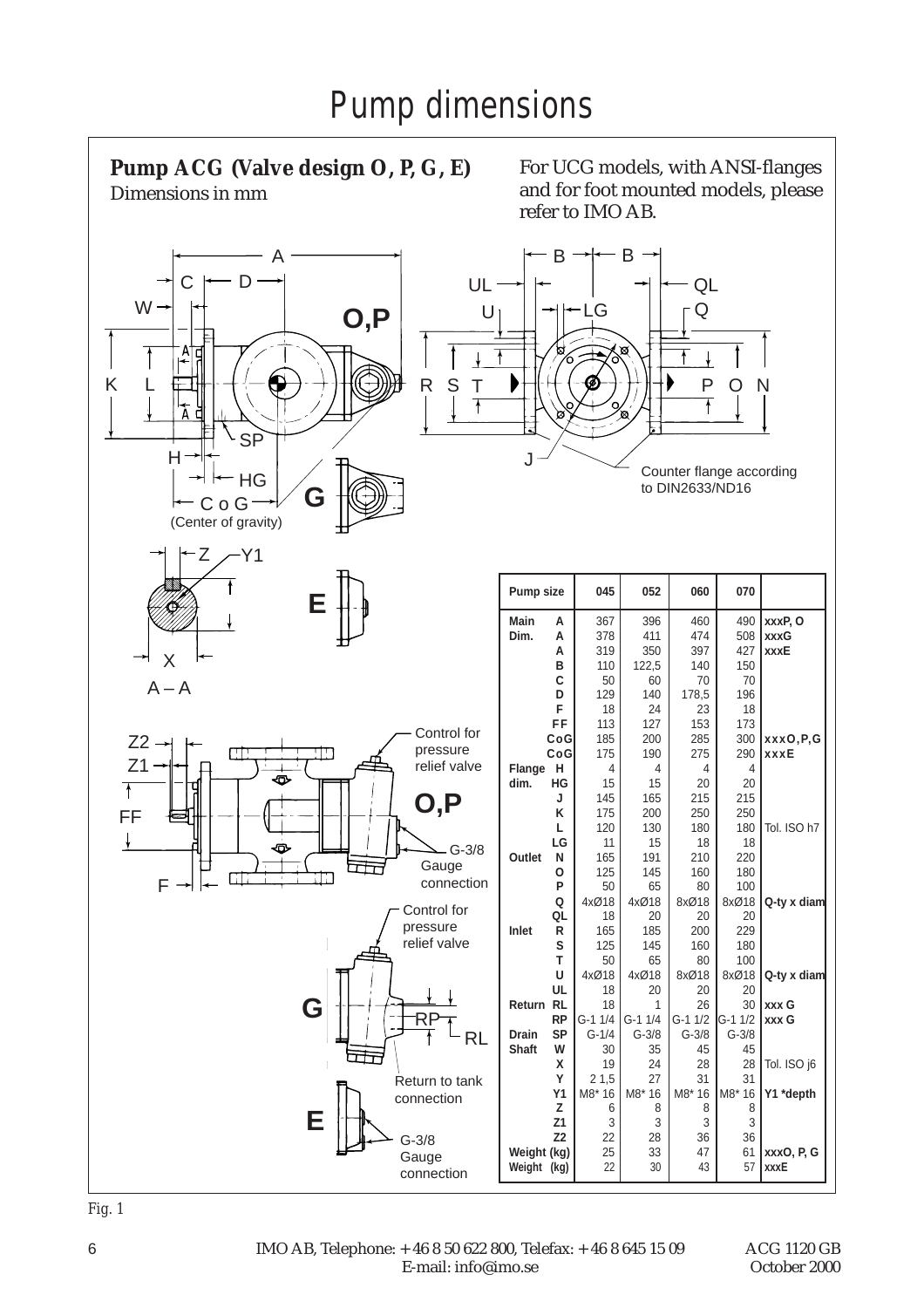

*Fig. 2*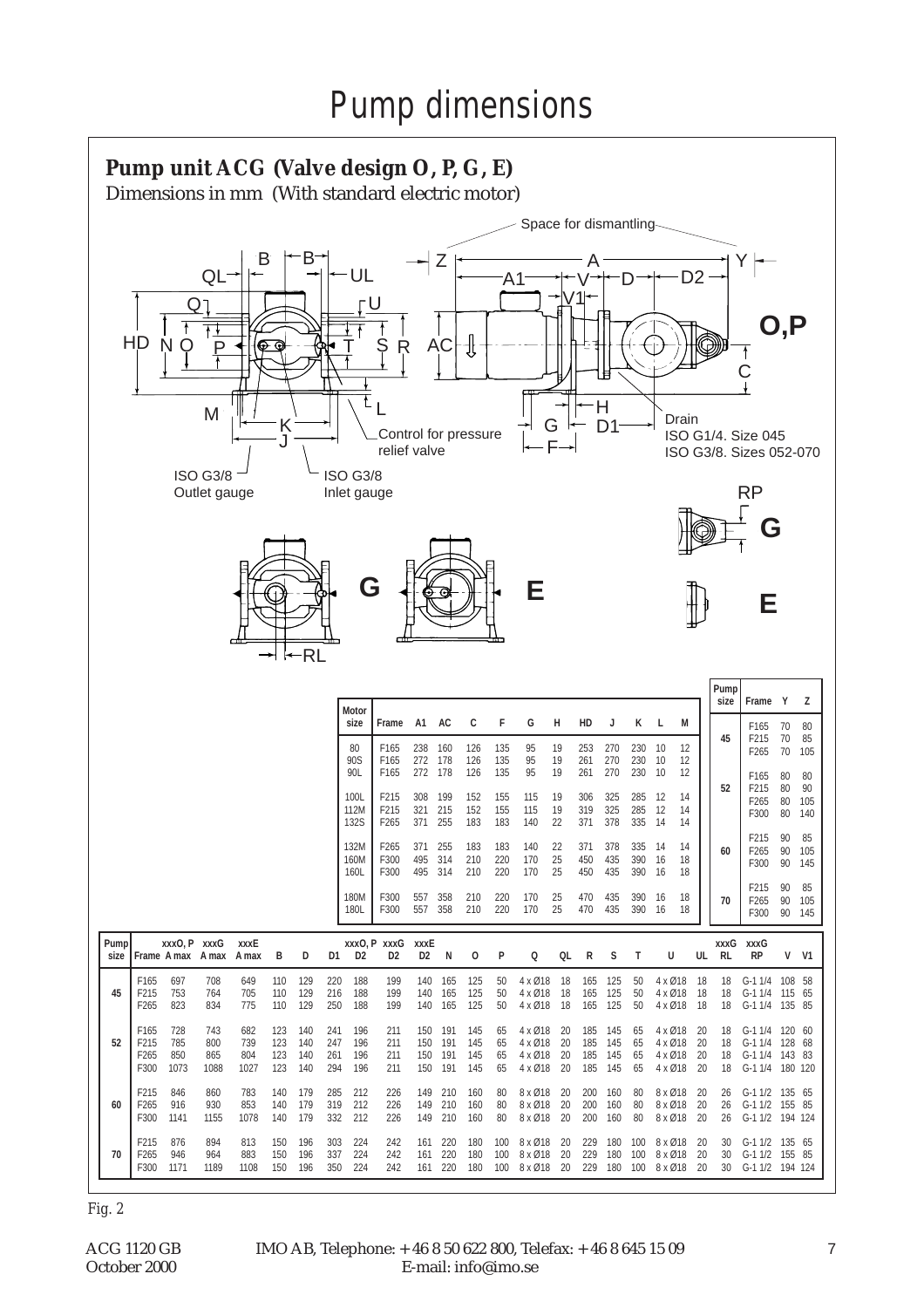## Pump model code



(Code group omitted for standard design)  $A101 = CCW-rotation$ 

\* For UCG and foot-mounted models, please contact IMO AB*.*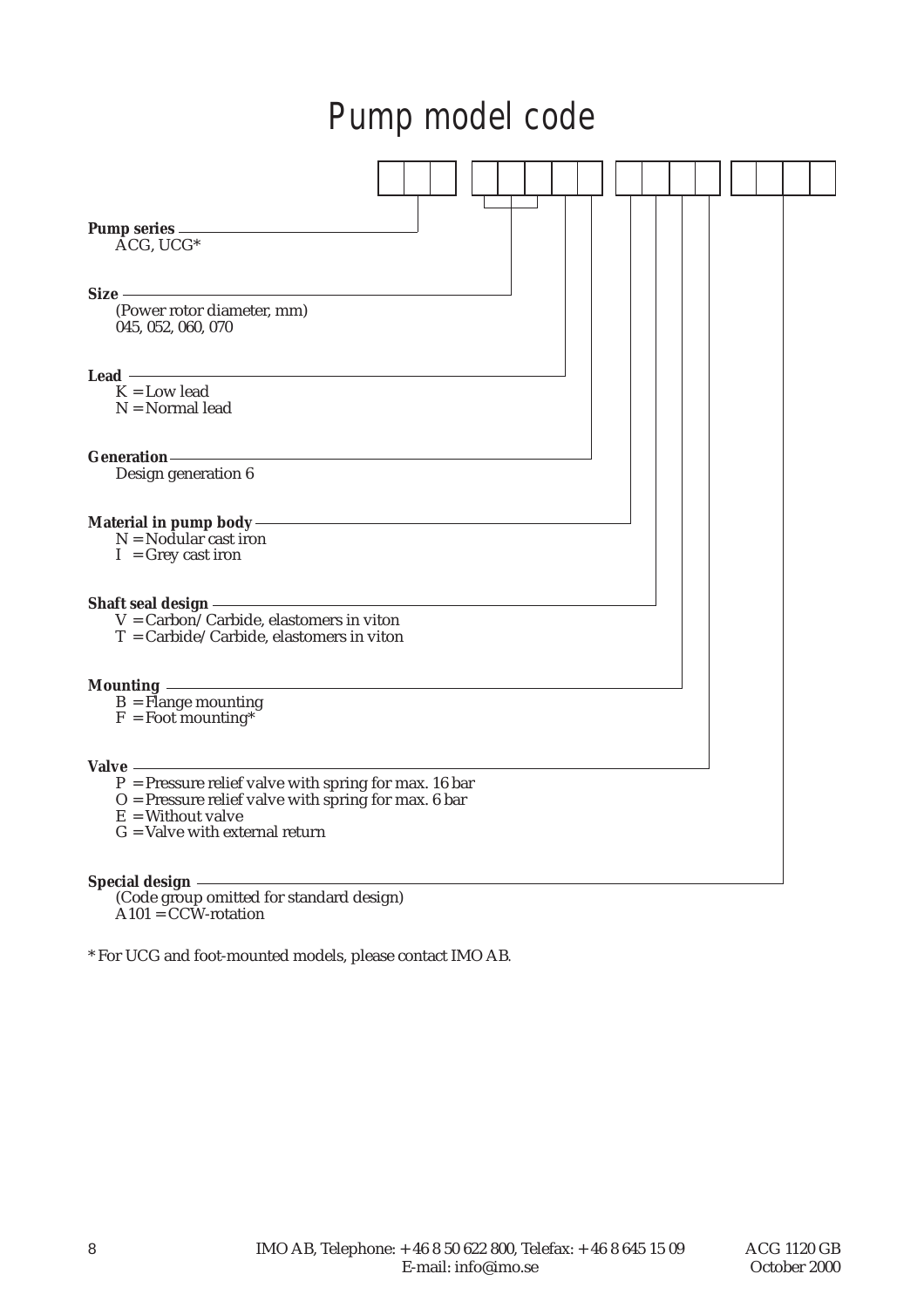## Accessories

A bare shaft pump (Fig. 3) can be ordered with the accessories in fig. 4-8.







*Fig. 5 Connecting frame Fig. 6 Electric motor*





Fig. 3 Bare shaft pump<br>Fig. 4 Two sets of counter flanges





## Installation

The ACG-pump is designed to be flangemounted to its electric motor via a connecting frame and a flexible shaft coupling and has an angle bracket for mounting horizontally, vertically or any other attitude to fit the pipe connections. As standard the pump is delivered with the discharge to the left

> Mounting: M93-0 **Standard**



when seen from the pump rear end (see fig. 9).

At request the pump can be delivered in the opposite direction (see fig.10).

For more information about installation read the Installation and Start-up instruction for low pressure pumps.



Mounting: M39-0

## Maintenance and Service

Spare parts for these pumps are easily available from stock. For detailed information and know-how about service read the Maintenance and Service instruction for ACG-pumps or contact IMO AB.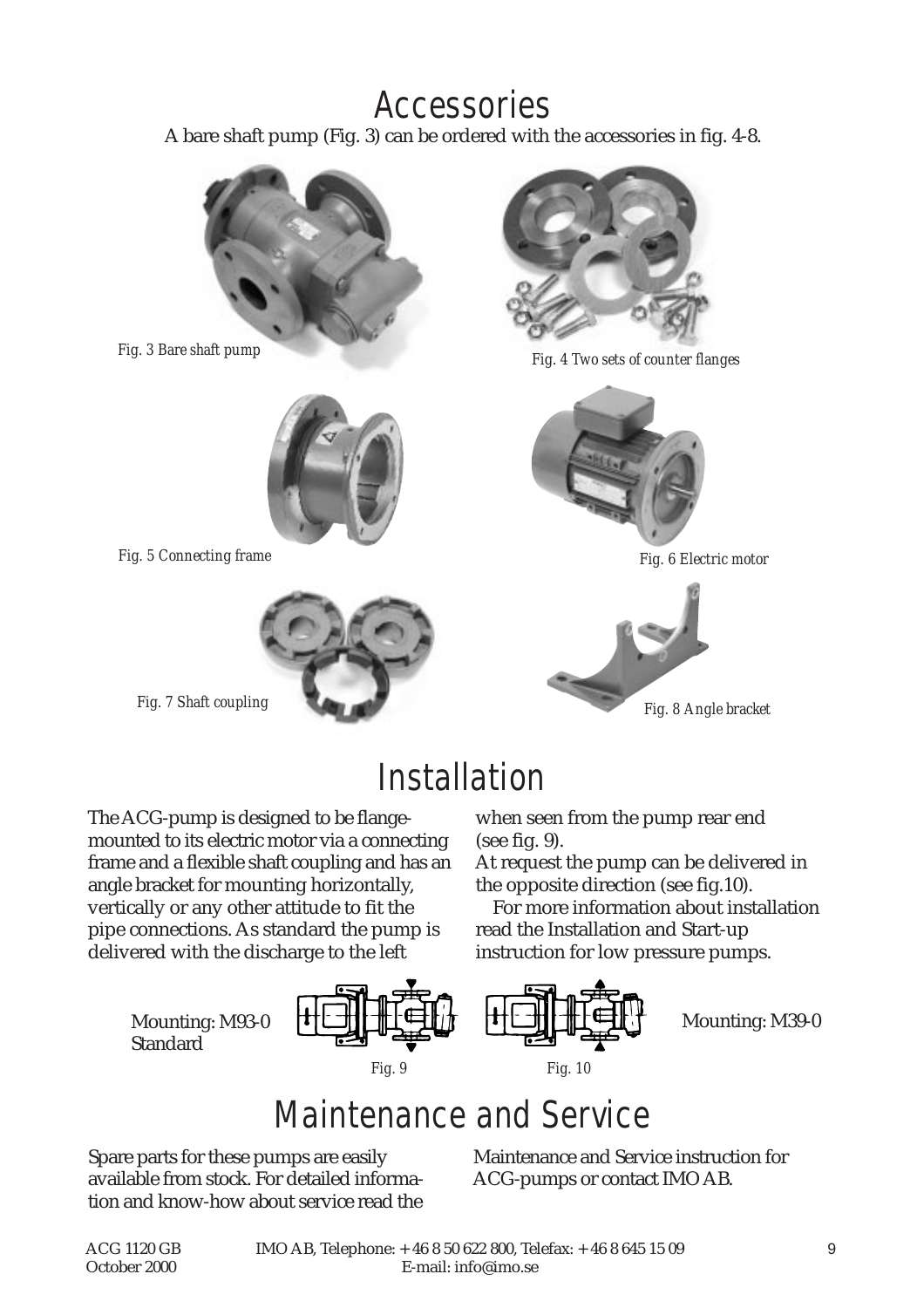## Sectional view

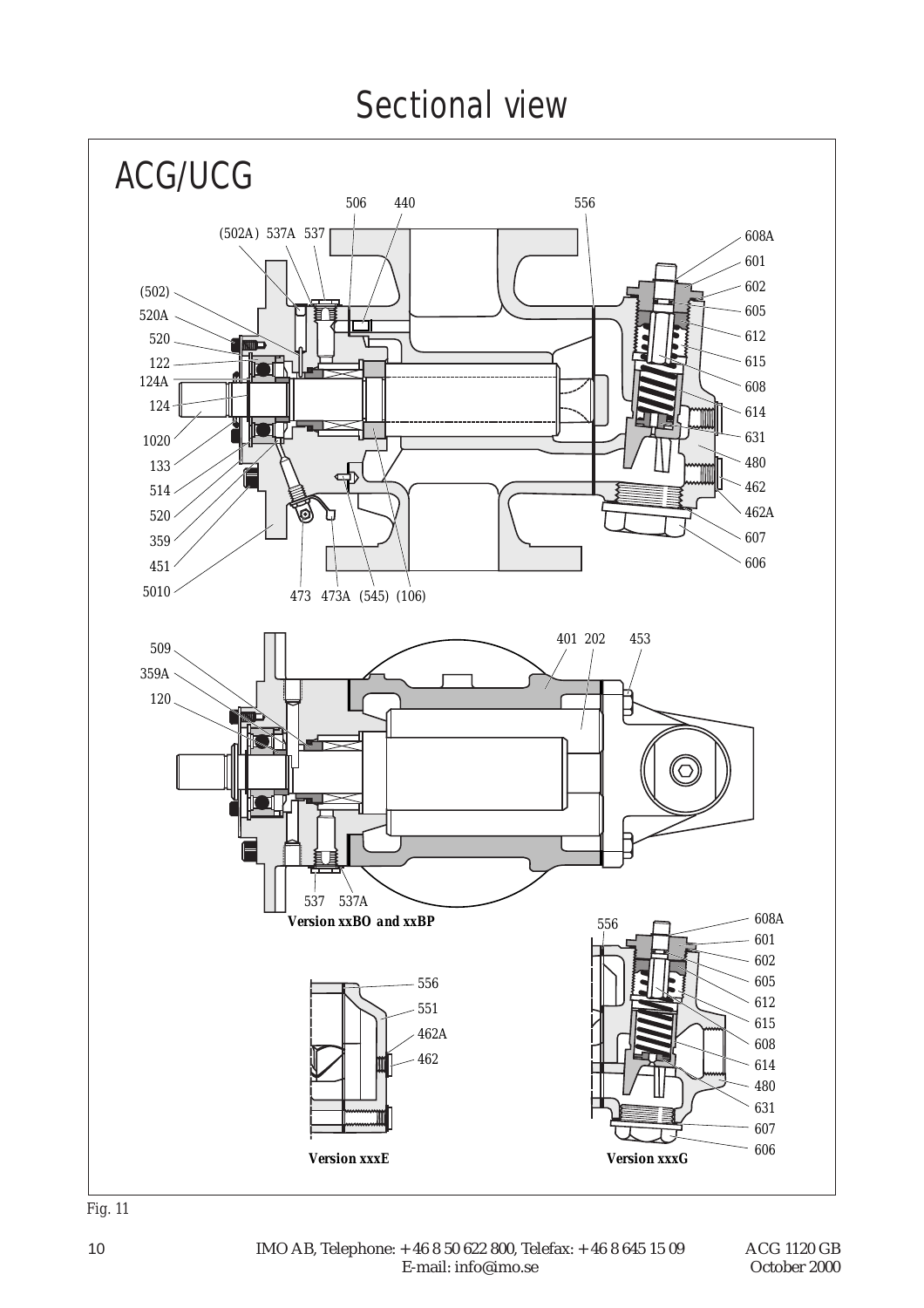## List of components

| 1020 | Power rotor             |
|------|-------------------------|
| 106  | <b>Balancing piston</b> |
| 113  | Shaft key               |
| 120  | Distance sleeve         |
| 122  | <b>Ball bearing</b>     |
| 124  | Retaining ring          |
|      | 124A Support ring       |
| 133  | Dust protection ring    |
| 202  | <b>Idler</b> rotor      |
| 359  | Distance washer         |
|      | 359A Support ring       |
| 401  | Pump body               |
| 424  | Sleeve                  |
|      | 424A Washer             |
| 429  | Spindle                 |
| 437  | $O$ -ring               |
|      |                         |

#### **Pos No Denomination Pos No Denomination Pos No Denomination**

| 440       | Return valve             |
|-----------|--------------------------|
| 451       | <b>Screw</b>             |
| 453       | Screw                    |
| 462 Plug  |                          |
|           | 462A Sealing washer      |
| 473       | Grease nipple            |
|           | 473A Grease nipple cover |
| 480       | Valve housing            |
|           | 5010 Front cover         |
| 502       | Tension pin              |
| 502A Plug |                          |
| 506       | <b>Gasket</b>            |
|           | 509 Shaft seal           |
| 514       | Retaining ring           |
| 520       | Cover                    |
|           | 520A Screw               |
|           |                          |

- 537 Plug
- 537A Sealing washer
- 545 Tension pin
- 551 Rear cover<br>556 Gasket
- 556 Gasket
- 601 Valve cover<br>602 Sealing was
- 602 Sealing washer
- 605 O-ring
- 606 Valve housing plug<br>607 Sealing washer
- Sealing washer
- 608 Valve spindle
- 608A Retaining ring
- 612 Set screw<br>614 Valve pist
- Valve piston
- 615 Valve spring<br>631 Dog washer
- Dog washer



*Fig. 12 Pump handling additives for lube oil production.*